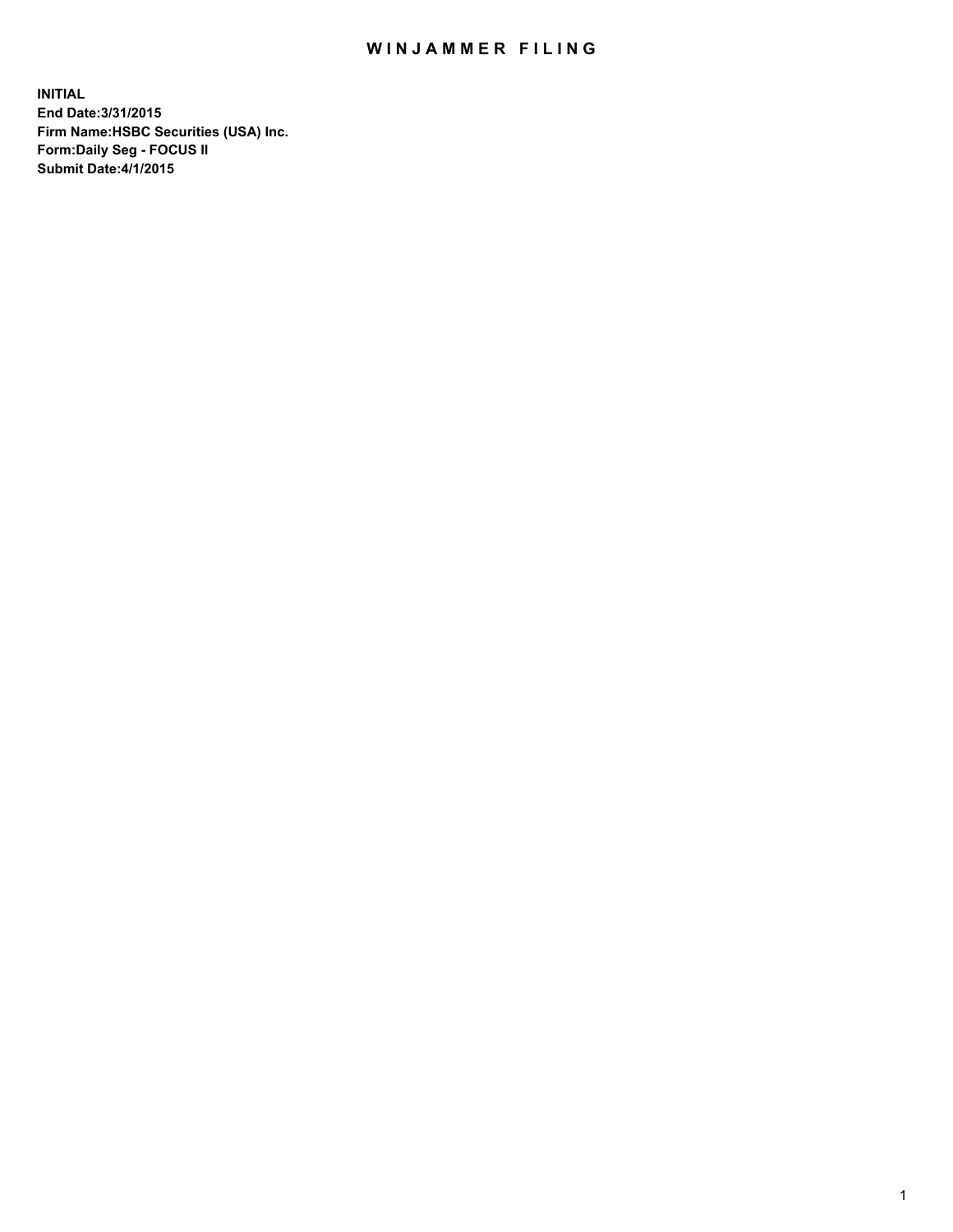## **INITIAL End Date:3/31/2015 Firm Name:HSBC Securities (USA) Inc. Form:Daily Seg - FOCUS II Submit Date:4/1/2015 Daily Segregation - Cover Page**

| Name of Company<br><b>Contact Name</b><br><b>Contact Phone Number</b><br><b>Contact Email Address</b>                                                                                                                                                                                                                         | <b>HSBC Securities (USA) Inc.</b><br><b>Steven Richardson</b><br>212-525-6445<br>steven.richardson@us.hsbc.com |
|-------------------------------------------------------------------------------------------------------------------------------------------------------------------------------------------------------------------------------------------------------------------------------------------------------------------------------|----------------------------------------------------------------------------------------------------------------|
| FCM's Customer Segregated Funds Residual Interest Target (choose one):<br>a. Minimum dollar amount: ; or<br>b. Minimum percentage of customer segregated funds required:%; or<br>c. Dollar amount range between: and; or<br>d. Percentage range of customer segregated funds required between:% and%.                         | 50,000,000<br>00<br>0 <sub>0</sub>                                                                             |
| FCM's Customer Secured Amount Funds Residual Interest Target (choose one):<br>a. Minimum dollar amount: ; or<br>b. Minimum percentage of customer secured funds required:%; or<br>c. Dollar amount range between: and; or<br>d. Percentage range of customer secured funds required between:% and%.                           | 10,000,000<br>0 <sub>0</sub><br>00                                                                             |
| FCM's Cleared Swaps Customer Collateral Residual Interest Target (choose one):<br>a. Minimum dollar amount: ; or<br>b. Minimum percentage of cleared swaps customer collateral required:%; or<br>c. Dollar amount range between: and; or<br>d. Percentage range of cleared swaps customer collateral required between:% and%. | 30,000,000<br><u>00</u><br><u>00</u>                                                                           |

Attach supporting documents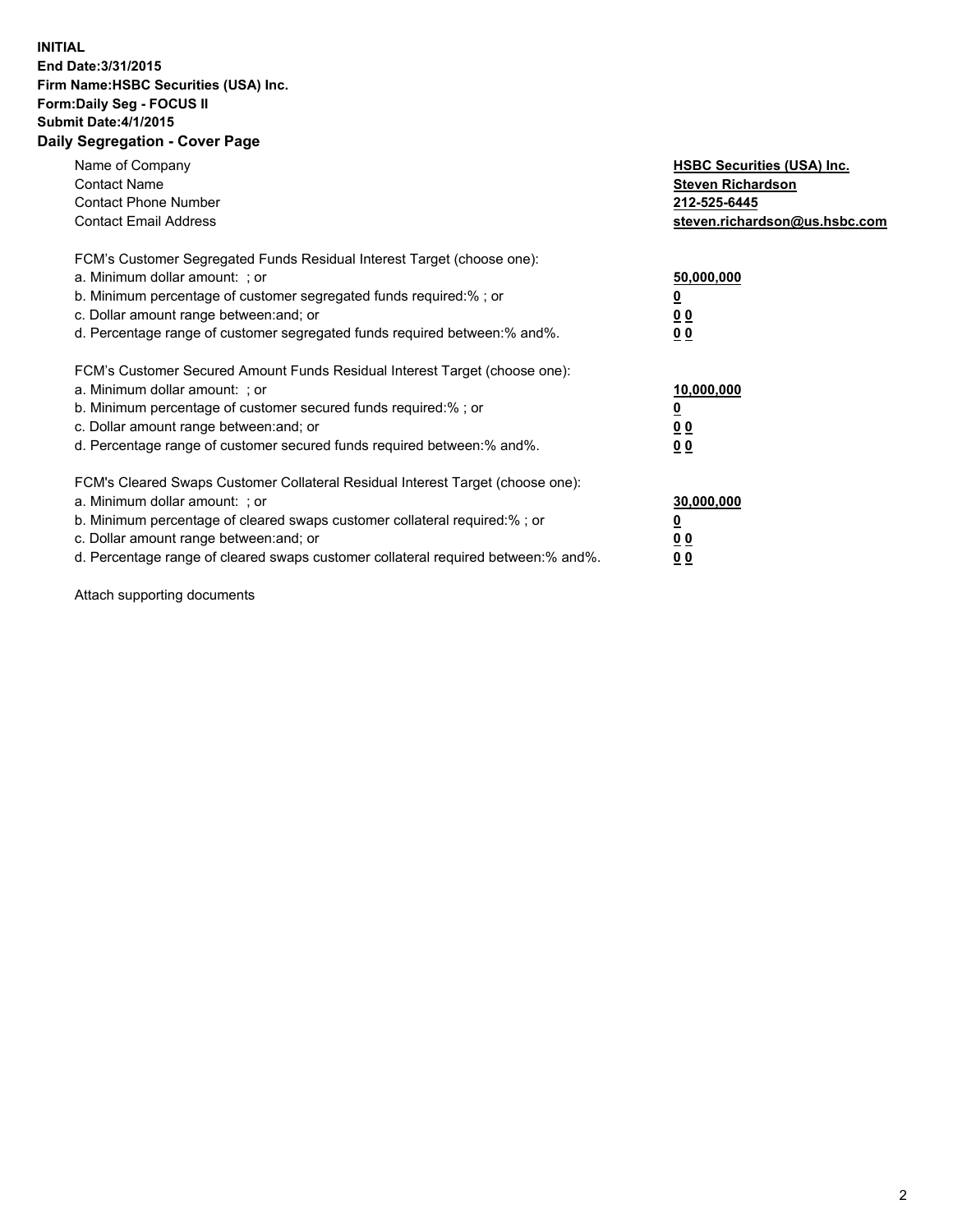**INITIAL End Date:3/31/2015 Firm Name:HSBC Securities (USA) Inc. Form:Daily Seg - FOCUS II Submit Date:4/1/2015 Daily Segregation - Secured Amounts** Foreign Futures and Foreign Options Secured Amounts Amount required to be set aside pursuant to law, rule or regulation of a foreign government or a rule of a self-regulatory organization authorized thereunder 1. Net ledger balance - Foreign Futures and Foreign Option Trading - All Customers A. Cash **122,790,358** [7315] B. Securities (at market) **19,678,797** [7317] 2. Net unrealized profit (loss) in open futures contracts traded on a foreign board of trade **7,391,585** [7325] 3. Exchange traded options a. Market value of open option contracts purchased on a foreign board of trade **0** [7335] b. Market value of open contracts granted (sold) on a foreign board of trade **0** [7337] 4. Net equity (deficit) (add lines 1. 2. and 3.) **149,860,740** [7345] 5. Account liquidating to a deficit and account with a debit balances - gross amount **1,632,911** [7351] Less: amount offset by customer owned securities **-1,356,152** [7352] **276,759** [7354] 6. Amount required to be set aside as the secured amount - Net Liquidating Equity Method (add lines 4 and 5) 7. Greater of amount required to be set aside pursuant to foreign jurisdiction (above) or line 6. FUNDS DEPOSITED IN SEPARATE REGULATION 30.7 ACCOUNTS 1. Cash in banks A. Banks located in the United States **52,840,880** [7500] B. Other banks qualified under Regulation 30.7 **0** [7520] **52,840,880** [7530] 2. Securities A. In safekeeping with banks located in the United States **64,678,797** [7540] B. In safekeeping with other banks qualified under Regulation 30.7 **0** [7560] **64,678,797** [7570] 3. Equities with registered futures commission merchants A. Cash **0** [7580] B. Securities **0** [7590] C. Unrealized gain (loss) on open futures contracts **0** [7600] D. Value of long option contracts **0** [7610] E. Value of short option contracts **0** [7615] **0** [7620]

- 4. Amounts held by clearing organizations of foreign boards of trade
	-
	- C. Amount due to (from) clearing organization daily variation **0** [7660]
	- D. Value of long option contracts **0** [7670]
	- E. Value of short option contracts **0** [7675] **0** [7680]
- 5. Amounts held by members of foreign boards of trade
	-
	-
	- C. Unrealized gain (loss) on open futures contracts **7,391,585** [7720]
	- D. Value of long option contracts **0** [7730]
	- E. Value of short option contracts **0** [7735] **76,900,068** [7740]
- 6. Amounts with other depositories designated by a foreign board of trade **0** [7760]
- 7. Segregated funds on hand **0** [7765]
- 8. Total funds in separate section 30.7 accounts **194,419,745** [7770]
- 9. Excess (deficiency) Set Aside for Secured Amount (subtract line 7 Secured Statement Page 1 from Line 8)
- 10. Management Target Amount for Excess funds in separate section 30.7 accounts **36,677,213** [7780]
- 11. Excess (deficiency) funds in separate 30.7 accounts over (under) Management Target **7,605,033** [7785]

**0** [7305]

**150,137,499** [7355]

**150,137,499** [7360]

 A. Cash **0** [7640] B. Securities **0** [7650]

 A. Cash **69,508,483** [7700] B. Securities **0** [7710] **44,282,246** [7380]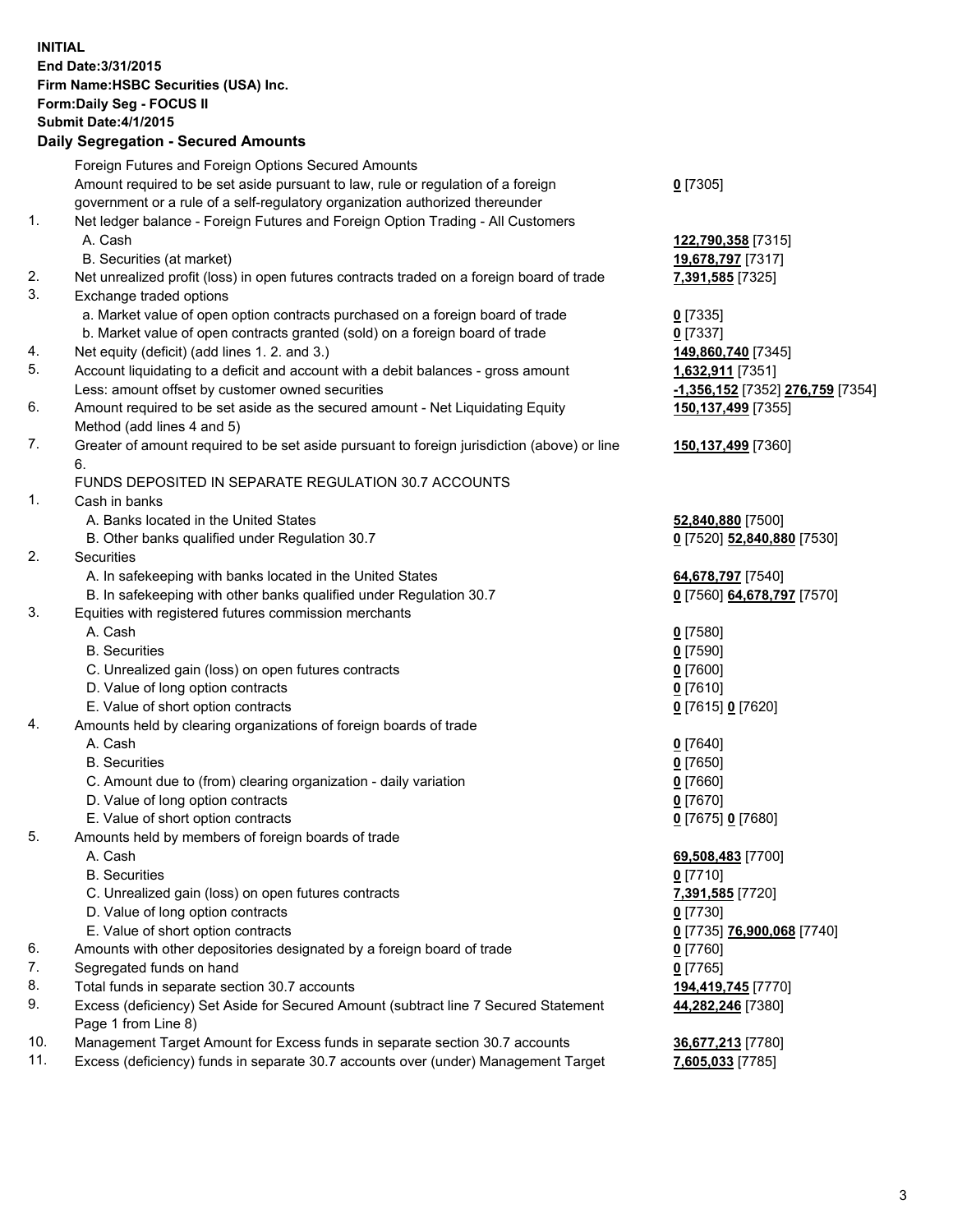| <b>INITIAL</b> | End Date: 3/31/2015<br>Firm Name: HSBC Securities (USA) Inc.<br>Form: Daily Seg - FOCUS II<br><b>Submit Date:4/1/2015</b><br>Daily Segregation - Segregation Statement |                             |
|----------------|------------------------------------------------------------------------------------------------------------------------------------------------------------------------|-----------------------------|
|                | SEGREGATION REQUIREMENTS(Section 4d(2) of the CEAct)                                                                                                                   |                             |
| 1.             | Net ledger balance                                                                                                                                                     |                             |
|                | A. Cash<br>B. Securities (at market)                                                                                                                                   | 239,448,478 [7010]          |
| 2.             | Net unrealized profit (loss) in open futures contracts traded on a contract market                                                                                     | 642,368,576 [7020]          |
| 3.             | Exchange traded options                                                                                                                                                | 32,238,874 [7030]           |
|                | A. Add market value of open option contracts purchased on a contract market                                                                                            | 99,791,521 [7032]           |
|                | B. Deduct market value of open option contracts granted (sold) on a contract market                                                                                    | $-8,646,224$ [7033]         |
| 4.             | Net equity (deficit) (add lines 1, 2 and 3)                                                                                                                            | 1,005,201,225 [7040]        |
| 5.             | Accounts liquidating to a deficit and accounts with                                                                                                                    |                             |
|                | debit balances - gross amount                                                                                                                                          | 10,348,642 [7045]           |
|                | Less: amount offset by customer securities                                                                                                                             | -10,348,642 [7047] 0 [7050] |
| 6.             | Amount required to be segregated (add lines 4 and 5)                                                                                                                   | 1,005,201,225 [7060]        |
|                | FUNDS IN SEGREGATED ACCOUNTS                                                                                                                                           |                             |
| 7.             | Deposited in segregated funds bank accounts                                                                                                                            |                             |
|                | A. Cash                                                                                                                                                                | 16,885,548 [7070]           |
|                | B. Securities representing investments of customers' funds (at market)                                                                                                 | $0$ [7080]                  |
|                | C. Securities held for particular customers or option customers in lieu of cash (at<br>market)                                                                         | 183,256,214 [7090]          |
| 8.             | Margins on deposit with derivatives clearing organizations of contract markets                                                                                         |                             |
|                | A. Cash                                                                                                                                                                | 245,280,648 [7100]          |
|                | B. Securities representing investments of customers' funds (at market)                                                                                                 | 104,232,194 [7110]          |
|                | C. Securities held for particular customers or option customers in lieu of cash (at<br>market)                                                                         | 459,112,362 [7120]          |
| 9.             | Net settlement from (to) derivatives clearing organizations of contract markets                                                                                        | -35,699,857 [7130]          |
| 10.            | Exchange traded options                                                                                                                                                |                             |
|                | A. Value of open long option contracts                                                                                                                                 | 99,791,521 [7132]           |
|                | B. Value of open short option contracts                                                                                                                                | -8,646,224 [7133]           |
| 11.            | Net equities with other FCMs                                                                                                                                           |                             |
|                | A. Net liquidating equity                                                                                                                                              | 32,128,949 [7140]           |
|                | B. Securities representing investments of customers' funds (at market)                                                                                                 | 0 [7160]                    |
|                | C. Securities held for particular customers or option customers in lieu of cash (at<br>market)                                                                         | $0$ [7170]                  |
| 12.            | Segregated funds on hand                                                                                                                                               | $0$ [7150]                  |
| 13.            | Total amount in segregation (add lines 7 through 12)                                                                                                                   | 1,096,341,355 [7180]        |
| 14.            | Excess (deficiency) funds in segregation (subtract line 6 from line 13)                                                                                                | 91,140,130 [7190]           |
| 15.            | Management Target Amount for Excess funds in segregation                                                                                                               | 50,000,000 [7194]           |
| 16.            | Excess (deficiency) funds in segregation over (under) Management Target Amount<br><b>Excess</b>                                                                        | 41,140,130 [7198]           |